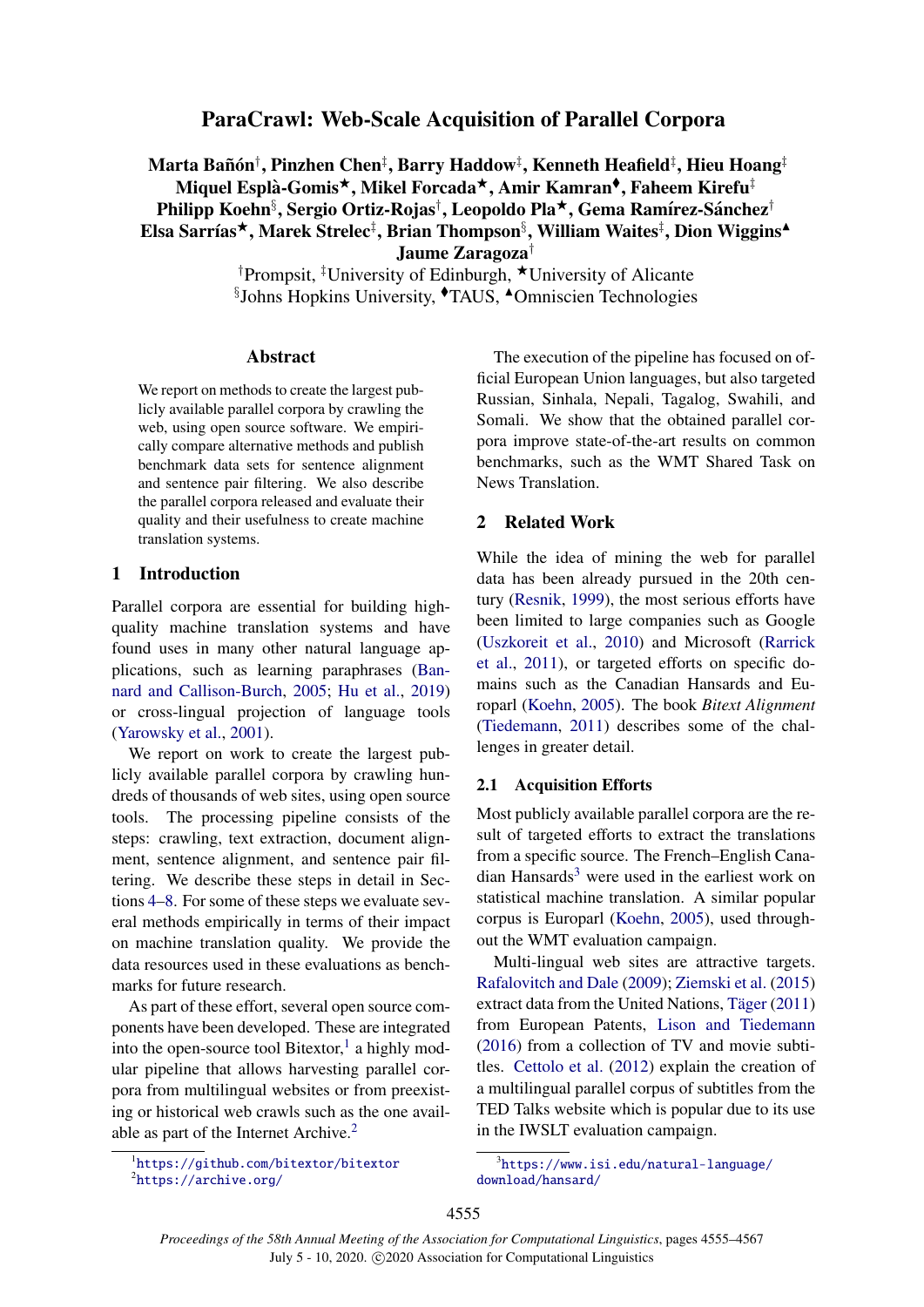There are also various efforts targeted at a single language pair. [Martin et al.](#page-10-6) [\(2003\)](#page-10-6) build a parallel corpus for Inuktitut–English. [Utiyama and](#page-11-2) [Isahara](#page-11-2) [\(2003\)](#page-11-2); [Fukushima et al.](#page-9-3) [\(2006\)](#page-9-3) worked on creating Japanese–English corpora. [Uchiyama](#page-10-7) [and Isahara](#page-10-7) [\(2007\)](#page-10-7) report on the efforts to build a Japanese–English patent corpus and [Macken et al.](#page-9-4) [\(2007\)](#page-9-4) on efforts on a broad-based Dutch–English corpus. [Li and Liu](#page-9-5) [\(2008\)](#page-9-5) mine the web for a Chinese–English corpus. A large Czech–English corpus from various sources was collected [\(Bojar](#page-8-2) [et al.,](#page-8-2) [2010\)](#page-8-2), linguistically annotated [\(Bojar et al.,](#page-8-3) [2012\)](#page-8-3), and has been continuously extended to over 300 million words [\(Bojar et al.,](#page-8-4) [2016\)](#page-8-4).

All these efforts rely on methods and implementations that are quite specific for each use case, not documented in great detail, and not publicly available. A discussion of the pitfalls during the construction of parallel corpora is given by [Kaalep](#page-9-6) [and Veskis](#page-9-6) [\(2007\)](#page-9-6). A large collection of corpora is maintained at the OPUS web site<sup>[4](#page-1-0)</sup> [\(Tiedemann,](#page-10-8) [2012\)](#page-10-8).

### 2.2 Document Alignment

Document alignment can be defined as a matching task that takes a pair of documents and computes a score that reflects the likelihood that they are translations of each others. The task is typically limited to a single web domain (all web pages from www.aaa.com and aaa.com, possibly aaa.de but not bbb.com) for efficiency.

Matching may take the HTML structure into account, or purely rely on the textual content. Examples of structural matching is the use of editdistance between linearized documents [\(Resnik](#page-10-9) [and Smith,](#page-10-9) [2003\)](#page-10-9) and probability of a probabilistic DOM-tree alignment model [\(Shi et al.,](#page-10-10) [2006\)](#page-10-10). Using the URL for matching is a very powerful indicator for some domains, typically by using a predefined set of patterns for language marking or simple Levenshtein distance [\(Le et al.,](#page-9-7) [2016\)](#page-9-7).

Content matching requires crossing the language barrier at some point, typically by using bilingual dictionaries or translating one of the documents into the other document's language [\(Uszkoreit et al.,](#page-10-1) [2010\)](#page-10-1).

Documents may be represented by vectors over word frequencies, typically td-idf-weighted. Vectors may also be constructed over bigrams [\(Dara](#page-8-5) [and Lin,](#page-8-5) [2016\)](#page-8-5) or even higher order n-grams

[\(Uszkoreit et al.,](#page-10-1) [2010\)](#page-10-1). The vectors are then typically matched with cosine similarity [\(Buck](#page-8-6) [and Koehn,](#page-8-6) [2016a\)](#page-8-6). The raw vectors may be recentered around the mean vector for a web domain [\(Germann,](#page-9-8) [2016\)](#page-9-8)

Document alignment quality can be improved with additional features such ratio of shared links, similarity of link URLs, ratio of shared images, binary feature indicating if the documents are linked, DOM structure similarity [\(Espla-Gomis](#page-8-7) ` [et al.,](#page-8-7) [2016\)](#page-8-7), same numbers [\(Papavassiliou et al.,](#page-10-11) [2016\)](#page-10-11), or same named entities [\(Lohar et al.,](#page-9-9) [2016\)](#page-9-9).

[Guo et al.](#page-9-10) [\(2019\)](#page-9-10) introduce the use of document embeddings, constructed from sentence embeddings, to the document alignment task.

#### 2.3 Sentence Alignment

Early sentence aligners [\(Brown et al.,](#page-8-8) [1991;](#page-8-8) [Gale](#page-9-11) [and Church,](#page-9-11) [1993\)](#page-9-11) use scoring functions based only on the number of words or characters in each sentence and alignment algorithms based on dynamic programming. Europarl, for example, used metadata to align paragraphs, typically consisting of 2-5 sentences, and using [Gale and Church](#page-9-11) [\(1993\)](#page-9-11)'s method to align sentences within corresponding paragraphs. Later work added lexical features and heuristics to speed up search, such as limiting the search space to be near the diagonal [\(Moore,](#page-10-12) [2002;](#page-10-12) [Varga et al.,](#page-11-3) [2005\)](#page-11-3).

More recent work introduced scoring methods that use MT to get both documents into the same language [\(Sennrich and Volk,](#page-10-13) [2010\)](#page-10-13) or use pruned phrase tables from a statistical MT system [\(Gomes](#page-9-12) [and Lopes,](#page-9-12) [2016\)](#page-9-12). Both methods "anchor" highprobability 1–1 alignments in the search space and then fill in and refine alignments. They later propose an extension [\(Sennrich and Volk,](#page-10-14) [2011\)](#page-10-14) in which an SMT system is bootstrapped from an initial alignment and then used in Bleualign.

Vecalign [\(Thompson and Koehn,](#page-10-15) [2019\)](#page-10-15) is a sentence alignment method that relies on bilingual sentence embeddings and achieves linear run time with a coarse-to-fine dynamic programming algorithm.

## 2.4 Sentence Pair Filtering

Parallel corpora that have been crawled from unverified web sites and processed by error-prone extraction and alignment methods are likely to contain noise, such as random text fragments, text in the wrong language, translations produced by machine translation tools or bad translators, and

<span id="page-1-0"></span><sup>4</sup> <http://opus.lingfil.uu.se/>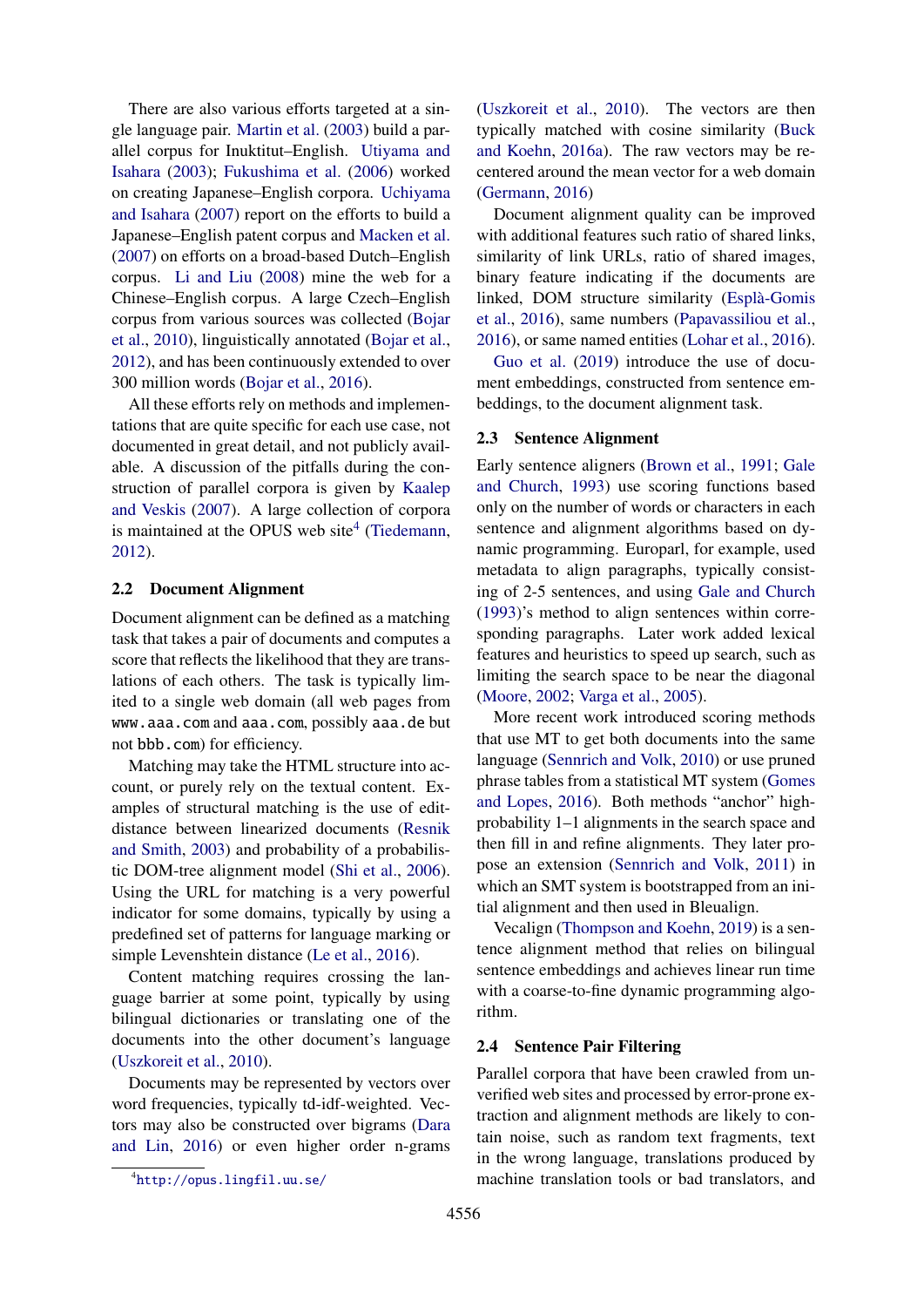misaligned sentence pairs. Such noise is specially harmful for neural machine translation [\(Khayral](#page-9-13)[lah and Koehn,](#page-9-13) [2018\)](#page-9-13), so filtering it out is an essential processing step.

There is a robust body of work on filtering out noise in parallel data but most recently this topic has gained a lot of momentum, partly due to the lack of robustness of neural models and fostered by recent shared tasks on parallel corpus filtering under high-resource [\(Koehn et al.,](#page-9-14) [2018\)](#page-9-14) and lowresource data conditions [\(Koehn et al.,](#page-9-15) [2019\)](#page-9-15).

Most participants in these shared tasks used three components: pre-filtering rules, scoring functions for sentence pairs, and a classifier that learned weights for feature functions.

Pre-filtering rules. Some of the training data can be discarded based on simple deterministic filtering rules. This may remove over 80% of the data [\(Kurfalı and](#page-9-16) Östling,  $2019$ ; [Soares and](#page-10-16) [Costa-jussa`,](#page-10-16) [2019\)](#page-10-16). Such rules remove too short or too long sentences, sentences that have too few words (tokens with letters instead of just special characters), either absolute or relative to the total number of tokens, sentences whose average token length is too short or too long, sentence pairs with mismatched lengths in terms of number of tokens, sentence pairs where names, numbers, dates, email addresses, URLs do not match between both sides, sentence pairs that are too similar, indicating simple copying instead of translating, and sentences where language identifier do not detect the required language.

Scoring functions. Sentence pairs that pass the pre-filtering stage are assessed with scoring functions which provide scores that hopefully correlate with quality of sentence pairs. Participants used a variety of such scoring functions, including n-gram or neural language models on clean data [\(Rossenbach et al.,](#page-10-17) [2018\)](#page-10-17), language models trained on the provided raw data as contrast, neural translation models [\(Junczys-](#page-9-17)[Dowmunt,](#page-9-17) [2018\)](#page-9-17), bag-of-words lexical translation probabilities (González-Rubio, [2019\)](#page-9-18), or even existing off-the-shelf tools like Zipporah and Bicleaner [\(Chaudhary et al.,](#page-8-9) [2019\)](#page-8-9).

Learning weights for scoring functions. Given a large number of scoring functions, simply averaging their resulting scores may be inadequate. Learning weights to optimize machine translation system quality is computationally intractable

due to the high cost of training these systems to evaluate different weight settings. A few participants used instead a classifier that learns how to distinguish between good and bad sentence pairs (where bad sentence pairs are either synthesized by scrambling good sentence pairs or selected from the raw crawled data).

A novel method that was central to the bestperforming submission in WMT 2019 was the use of cross-lingual sentence embeddings that were directly trained from parallel sentence pairs [\(Chaudhary et al.,](#page-8-9) [2019\)](#page-8-9). Other submissions used monolingual word embeddings [\(Soares and Costa-](#page-10-16)jussà, [2019;](#page-9-16) [Kurfalı and](#page-9-16) Östling, 2019; [Bernier-](#page-8-10)[Colborne and Lo,](#page-8-10) [2019\)](#page-8-10).

Another approach is to first train a translation system on the clean data, then use it to translate the non-English side into English and use monolingual matching methods to compare it against the English side of the parallel corpus. Different matching metrics were used: METEOR [\(Erdmann](#page-8-11) [and Gwinnup,](#page-8-11) [2019\)](#page-8-11), Levenshtein distance [\(Sen](#page-10-18) [et al.,](#page-10-18) [2019\)](#page-10-18), or BLEU [\(Parcheta et al.,](#page-10-19) [2019\)](#page-10-19),

As [Rarrick et al.](#page-10-2) [\(2011\)](#page-10-2) point out, one type of noise in parallel corpora extracted from the web are translations that have been created by machine translation. [Venugopal et al.](#page-11-4) [\(2011\)](#page-11-4) propose a method to watermark the output of machine translation systems to aid this distinction, with a negligible loss of quality. [Antonova and Misyurev](#page-8-12) [\(2011\)](#page-8-12) report that rule-based machine translation output can be detected due to certain word choices, and statistical machine translation output can be detected due to lack of reordering. [Rarrick et al.](#page-10-2) [\(2011\)](#page-10-2) train a classifier to learn the distinction and show that removing such data leads to better translation quality.

## 2.5 Comparable Corpus Mining

Our work exploits web sites that provide roughly the same content in multiple languages, leading us to the assumption to find pairs of web pages which are translations of each other, with translated sentences following the same order. This assumption does not hold in less consistently translated web content such as Wikipedia, or accidental parallel sentence found in news stories about the same subject matter written in multiple languages.

There have been increasing efforts to mine sentence pairs from large pools of multi-lingual text, which are treated as unstructured bags of sen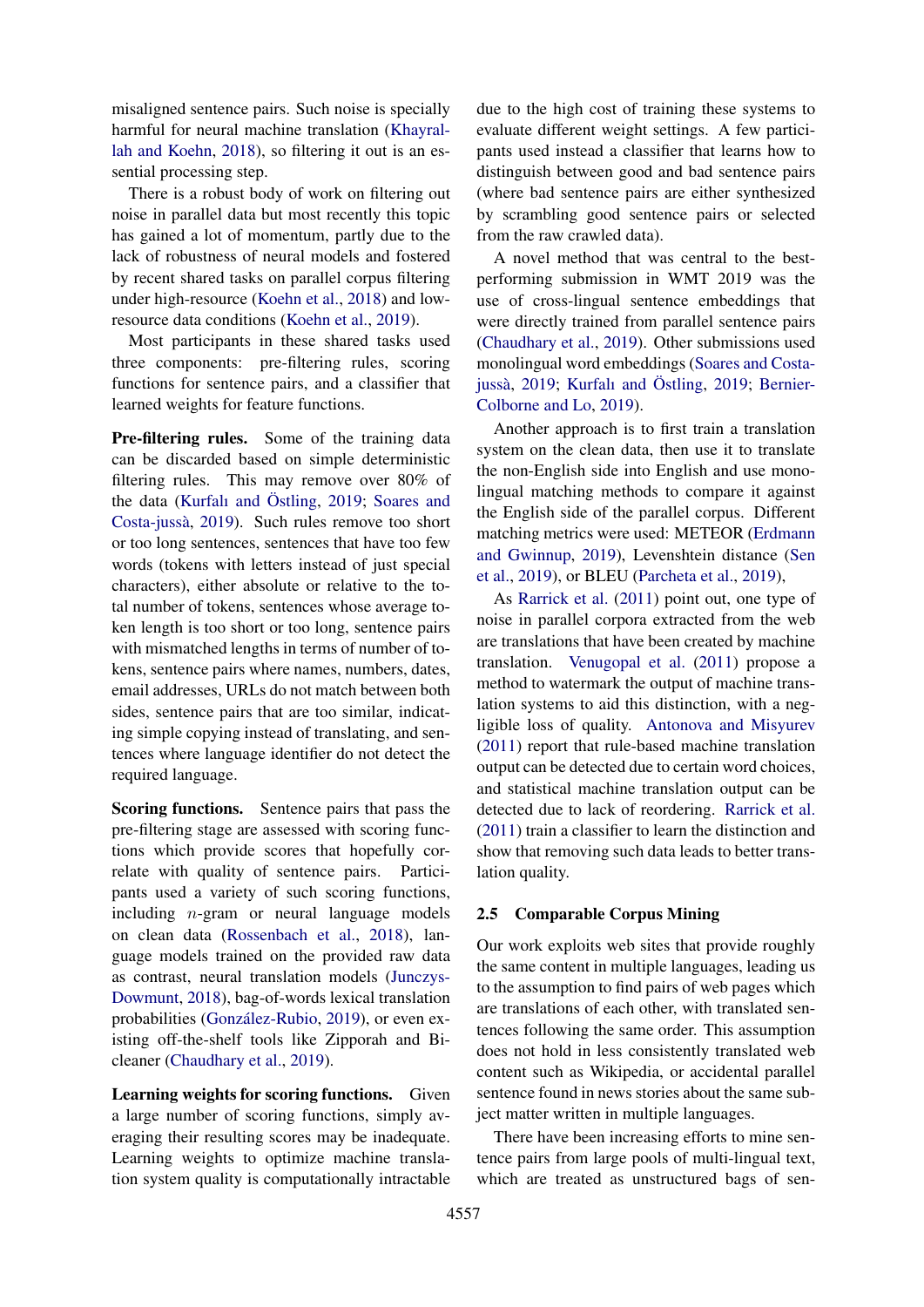tences. [Munteanu and Marcu](#page-10-20) [\(2005\)](#page-10-20) use document retrieval and a maximum entropy classifier to identify parallel sentence pairs in a multi-lingual collection of news stories.

Bilingual sentence embeddings [\(Guo et al.,](#page-9-19) [2018\)](#page-9-19) and multilingual sentence embeddings [\(Artetxe and Schwenk,](#page-8-13) [2018\)](#page-8-13) were tested on their ability to reconstruct parallel corpora. This lead to work to construct WikiMatrix, a large corpus of parallel sentences from Wikipedia [\(Schwenk et al.,](#page-10-21) [2019\)](#page-10-21) based on cosine distance of their crosslingual sentence embeddings.

# 3 Identifying Multi-Lingual Web Sites

Since the start of the collection effort in 2015, we identified potential web sites to crawl in various ways, but mainly by exploiting statistics from CommonCrawl. By splitting this large collection of crawled web pages by web domain and running text extraction and language identification [\(Buck](#page-8-14) [et al.,](#page-8-14) [2014\)](#page-8-14), we can extract statistics on what language content exists on each of them. Web domains with sufficient content in a targeted language and English are selected for crawling.

The thresholds of what constitutes sufficient content varied depending on language. Typically, we require minimum amounts of content in the targeted language and English (measured in bytes of text), and consider the ratio between the two. For instance, we identified 19,616 web domains with at least 100KB of content in German and English (max ratio 10), but only 438 web domains with at least 20KB of content in Maltese and English (max ratio 10).

It is worth noting that by targeted crawling of web sites we are able to collect many more web pages than present in CommonCrawl. In an exploratory study, only 5% of a collection of web pages with useful content were found in Common-Crawl. This may have improved with recent more extensive crawls by CommonCrawl but there is still a strong argument for targeted crawling.

## <span id="page-3-0"></span>4 Crawling

Crawling is the initial step of the pipeline. It entails downloading documents from a number of websites and looking for any documents that contain text. These documents are stored as single or multi-domain Web ARChive (WARC) files. WARC is an archiving format for crawled data originally proposed by the Internet Archive

<span id="page-3-3"></span>

Figure 1: Workflow diagram of Bitextor

and developed by a consortium of libraries and archives into the ISO 28500:2009 standard [\(ISO,](#page-9-20) [2009\)](#page-9-20). It consists of a list of gzip-compressed records, each comprising a header with metadata and a crawled document.

Four different crawling tools are currently supported in Bitextor:

 $\text{HTTrack}^5$  $\text{HTTrack}^5$  Well-known multi-platform tool for crawling. It has been for long time in Bitextor, even though it is now deprecated as the support for the tool is discontinued.

Heritrix<sup>[6](#page-3-2)</sup> Internet Archive's web crawler; it is fully compatible with WARC format and supports

<span id="page-3-2"></span><span id="page-3-1"></span><sup>5</sup> <https://www.httrack.com/>

<sup>6</sup> [https://github.com/internetarchive/](https://github.com/internetarchive/heritrix3) [heritrix3](https://github.com/internetarchive/heritrix3)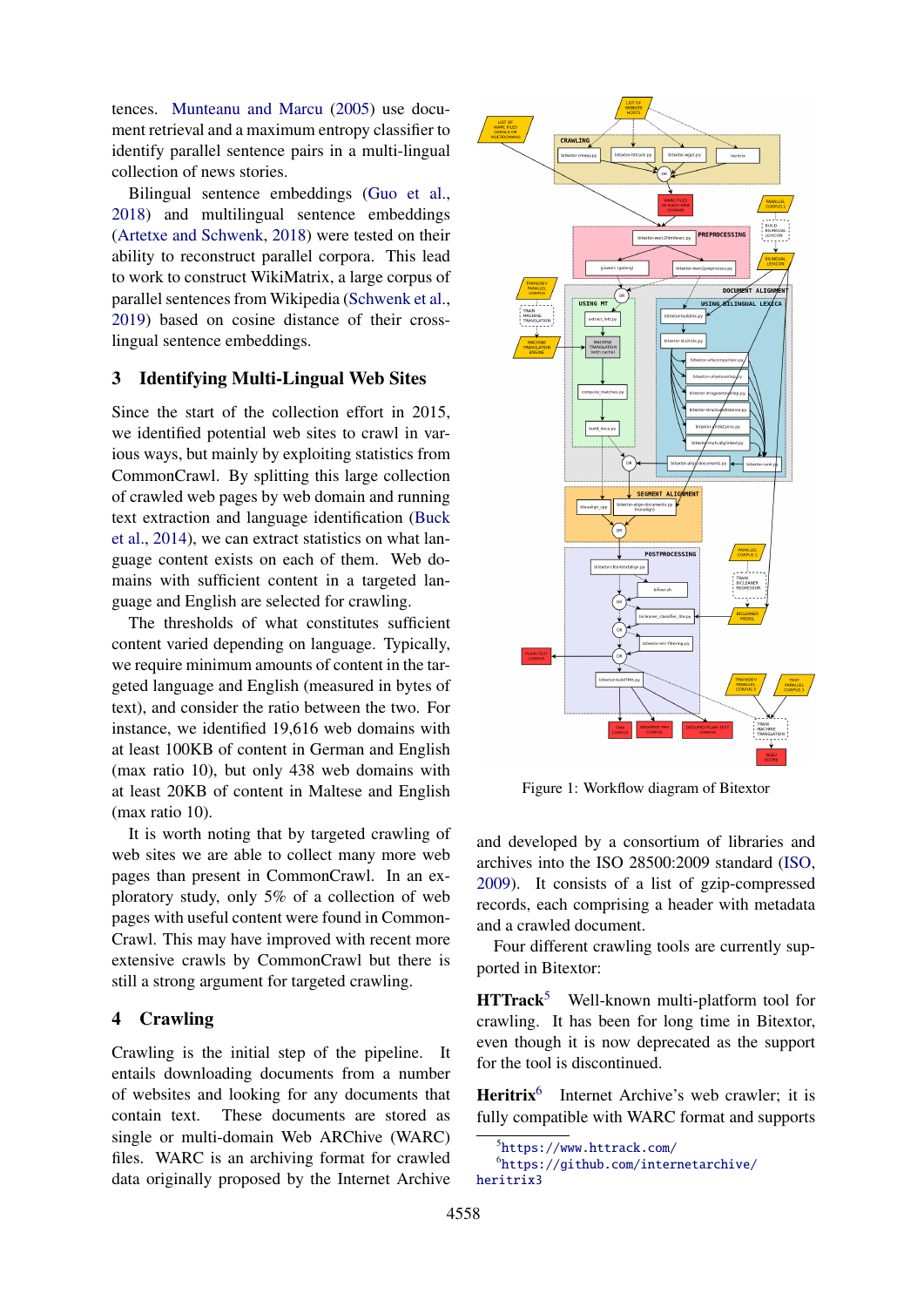a variety of options that make it one of the most suitable options for large scale data crawling.

 $Creepy<sup>7</sup>$  $Creepy<sup>7</sup>$  $Creepy<sup>7</sup>$  Python library with basic resources for crawling. A crawler has been implemented on top of it, and is currently experimental.

Wget One of the most popular tools for retrieving files through HTTP and HTTPS in Unix systems. It is fully compatible with WARC format.

Most of our crawling in ParaCrawl has been done using HTTrack. To deal with the I/Ointensive process of writing small files with high frequency, data is first stored on local SSD drives and then transferred to a network file system for subsequent processing.

# 5 Text Extraction

After crawling, all documents are pre-processed to extract and normalize the text and identify their language. The resulting cleaned and sorted text is the input for the subsequent steps of document and segment alignment (see Sections [6](#page-4-1) and [7\)](#page-4-2).

Conversion to HTML WARC files contain one web-crawled document per record. The documents can be in a variety of formats that contain text: plain text, HTML, Open Doc-ument Format<sup>[8](#page-4-3)</sup> (".odt"), Office Open  $XML<sup>9</sup>$  $XML<sup>9</sup>$  $XML<sup>9</sup>$ (".docx") or PDF files containing text. With the exception of the small number of documents that are already in plain text format, the bitextor-warc2htmlwarc.py module converts any of these formats to HTML (see fig. [1\)](#page-3-3) and produces WARC files containing only HTML or plain text documents.

Text extraction from HTML Given WARC files containing HTML, we extract the text content. We preserve sentence breaks indicated by HTML tags such as  $\langle p \rangle$  or  $\langle br \rangle$  (paragraph and line break), but remove formatting tags such as <b> (for bold text) without a trace.

Language identification with cld2 and text extraction are currently performed by Python module bitextor-warc2preprocess.py; as text extraction is a rather intensive operation, an alternative workflow uses an experimental module written in the Go language, giawarc.

## <span id="page-4-1"></span>6 Document Alignment

There are two main workflows for document alignment.

Using bilingual lexica The traditional workflow in Bitextor until version 5 used bilingual lexica. Module bitextor-buildidx.py builds indexes of documents containing, for each word in the lexicon for each language, the documents containing it. Then bitextor-idx2ridx uses the bilingual lexica to translate these words and build reverse indexes where each document is paired to a list of documents and bag-of-words-based overlap scores in the other language. A series of modules (bitextor-urlscomparison.py, bitextor-urlsetoverlap.py, bitextorimagestooverlap.py, etc.), compute a series of features for each language direction based on mutual linking and the comparison of document URLs, the set of outgoing URLs, HTML structure and image content; these features are integrated by bitextor-rank.py into two new reverse-index file with new scores, which are used to obtain the final document alignment.

Using machine translation This workflow uses machine translation to decide whether two documents have to be aligned, and is the one that has been used for the parallel data releases of the project [\(Buck and Koehn,](#page-8-15) [2016b\)](#page-8-15). After extract-lett.py extracts plain-text documents in each language, a machine translation system translates each document from language A to B. We then generate a (sparse) matrix of tf-idf scores between machine translated versions of documents in language A and documents in language  $B$ . These scores are used by compute\_matches.py to compute a list of document pairs (score, source URL, target URL).

Document pairs are stored in a file in which each line contains the URLs of both documents and their plain-text content encoded in base64.

## <span id="page-4-2"></span>7 Sentence Alignment

During the ParaCrawl project, we made use of a few sentence alignment tools. In this paper, we compare their performance on five language pairs. The sentence aligners are:

Hunalign [\(Varga et al.,](#page-11-3) [2005\)](#page-11-3) is a widely used tool that relies on a bilingual dictionary that we

<span id="page-4-3"></span><span id="page-4-0"></span><sup>7</sup> <https://github.com/aitjcize/creepy>

<sup>8</sup> [https://www.oasis-open.org/standards#](https://www.oasis-open.org/standards#opendocumentv1.2) [opendocumentv1.2](https://www.oasis-open.org/standards#opendocumentv1.2)

<span id="page-4-4"></span> $^{9}$ [http://www.ecma-international.org/](http://www.ecma-international.org/publications/standards/Ecma-376.htm) [publications/standards/Ecma-376.htm](http://www.ecma-international.org/publications/standards/Ecma-376.htm)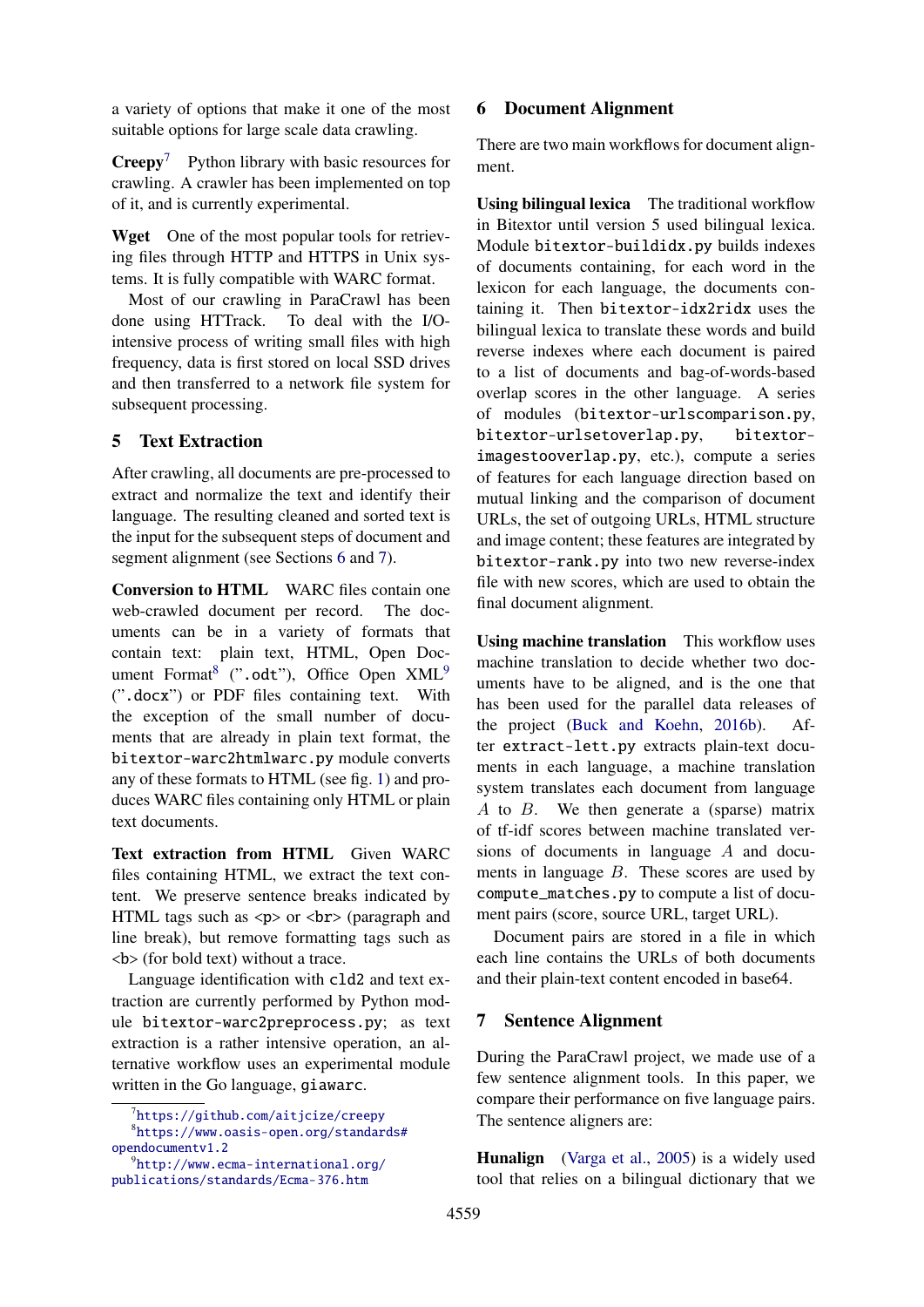<span id="page-5-2"></span>

| Language  | Web            | <b>Document</b> | <b>English</b> |
|-----------|----------------|-----------------|----------------|
|           | <b>Domains</b> | <b>Pairs</b>    | <b>Tokens</b>  |
| German    | 21,806         | 17,109,018      | 10,788,923,009 |
| Czech     | 12.179         | 6,661,650       | 4,089,806,440  |
| Hungarian | 5,560          | 2,770,432       | 1,504,698,348  |
| Estonian  | 5,129          | 2,301,309       | 1,427,328,440  |
| Maltese   | 933            | 303.198         | 134,232,546    |

Table 1: Corpus statistics for data used in the sentence alignment evaluation. Number of English tokens is computed with the Unix command wc.

generated from the Europarl corpus or other available parallel corpora.

Bleualign [\(Sennrich and Volk,](#page-10-13) [2010\)](#page-10-13) aligns an English translation of the foreign sentences and the English sentences based on their similarity, as measured by a variant of the BLEU score. We implemented a faster version of Bleualign in C++.

**Vecalign** [\(Thompson and Koehn,](#page-10-15) [2019\)](#page-10-15) is a new sentence aligner based on sentence embeddings, using an efficient coarse-to-fine algorithm with linear run time. We used pre-trained LASER embeddings $10$  which cover all the languages of ParaCrawl, except for Irish.

We compared the quality of the sentence pairs extracted from document pairs for these tools. To our knowledge, this is the first evaluation of sentence aligners on large-scale real-world webcrawled data. We selected five languages, ranging from low resource (Maltese) over mid-resource (Estonian, Hungarian) to high-resource (Czech, German). We selected a subset of web domains, for details see Table [1.](#page-5-2)

The data is provided as document pairs from the usual upstream ParaCrawl processing. The text of web pages needs to be further split into sentences, and then aligned using the different sentence aligners. The resulting sentence pairs are deduplicated are assessed for quality using Bicleaner (more on sentence pair filtering in the next section).

Since different sentence aligners generate different amounts of data (for instance, Bleualign filters quite aggressively for noise), we selected differently sized subsets of the data for evaluation by selecting the best sentence pairs according to Bicleaner quality scores. We built neural machine translation models on these subsets using

<span id="page-5-4"></span>

| Language  | <b>Hunalign</b> | Vecalign                | <b>Bleualign</b> |  |
|-----------|-----------------|-------------------------|------------------|--|
| German    | 35.1(100m)      | 35.8(150m)              | 35.0(100m)       |  |
| Czech     | 21.0<br>(50m)   | $\overline{21.2}$ (50m) | 21.0<br>(50m)    |  |
| Hungarian | (30m)<br>16.5   | $\overline{16.8}$ (30m) | 16.6<br>(15m)    |  |
| Estonian  | 21.8<br>(20m)   | 21.6<br>(20m)           | 21.4<br>(20m)    |  |
| Maltese   | 33.5<br>(5m)    | 34.1<br>(7m)            | 30.3<br>(2m)     |  |

Table 2: BLEU scores for systems trained on corpora generated by different sentence aligners. Different subsets are selected based on Bicleaner scores, size of the subsets is given in number of million English tokens.

Fairseq and evaluated them on test sets drawn from the WMT news translation task (newstest2018 for German, Czech, Estonian; newstest2009 for Hun-garian) and the EU Bookshop<sup>[11](#page-5-3)</sup> corpus (Maltese).

See Table [2](#page-5-4) for the BLEU scores and corpus sizes for the best-performing subsets for each sentence aligner and language. Vecalign gives the best results for 4 of the languages, and is slightly behind Hunalign for Estonian.

We published the document pairs to be aligned, as well as the testing environment<sup>[12](#page-5-5)</sup> to promote the evaluation of novel sentence alignment methods.

## <span id="page-5-0"></span>8 Sentence Pair Filtering

Our processing pipeline is aimed at high recall at the cost of precision, thus creating large but very noisy corpora. So, as a last processing step, we aim to filter out sentence pairs that are not useful as training data for machine translation or any other purpose.

This is especially important since training on noisy corpora is a challenge for neural machine translation which motivated the organization of two shared tasks in 2018 and 2019, on the high resource language German–English and the low resource languages Sinhala and Nepali, respectively. Here, we extend this evaluation to European languages with medium sized resources.

Building on the data sets generated by the sentence alignment evaluation of the previous section, we compared three sentence pair filtering methods used in the ParaCrawl effort: Zipporah [\(Xu](#page-11-5) [and Koehn,](#page-11-5) [2017\)](#page-11-5), Bicleaner (Sánchez-Cartagena [et al.,](#page-10-22) [2018\)](#page-10-22), and LASER [\(Chaudhary et al.,](#page-8-9) [2019\)](#page-8-9).

We carried out the evaluation (see Table [3\)](#page-6-0) in the same fashion, as in the previous section. Filtering by LASER scores gives the best results except for Maltese (for which the publicly available

<span id="page-5-1"></span><sup>10</sup>[https://engineering.fb.com/ai-research/](https://engineering.fb.com/ai-research/laser-multilingual-sentence-embeddings/) [laser-multilingual-sentence-embeddings/](https://engineering.fb.com/ai-research/laser-multilingual-sentence-embeddings/)

<span id="page-5-5"></span><span id="page-5-3"></span><sup>11</sup><http://opus.nlpl.eu/EUbookshop.php> <sup>12</sup>[http://www.statmt.org/](http://www.statmt.org/paracrawl-benchmarks/)

[paracrawl-benchmarks/](http://www.statmt.org/paracrawl-benchmarks/)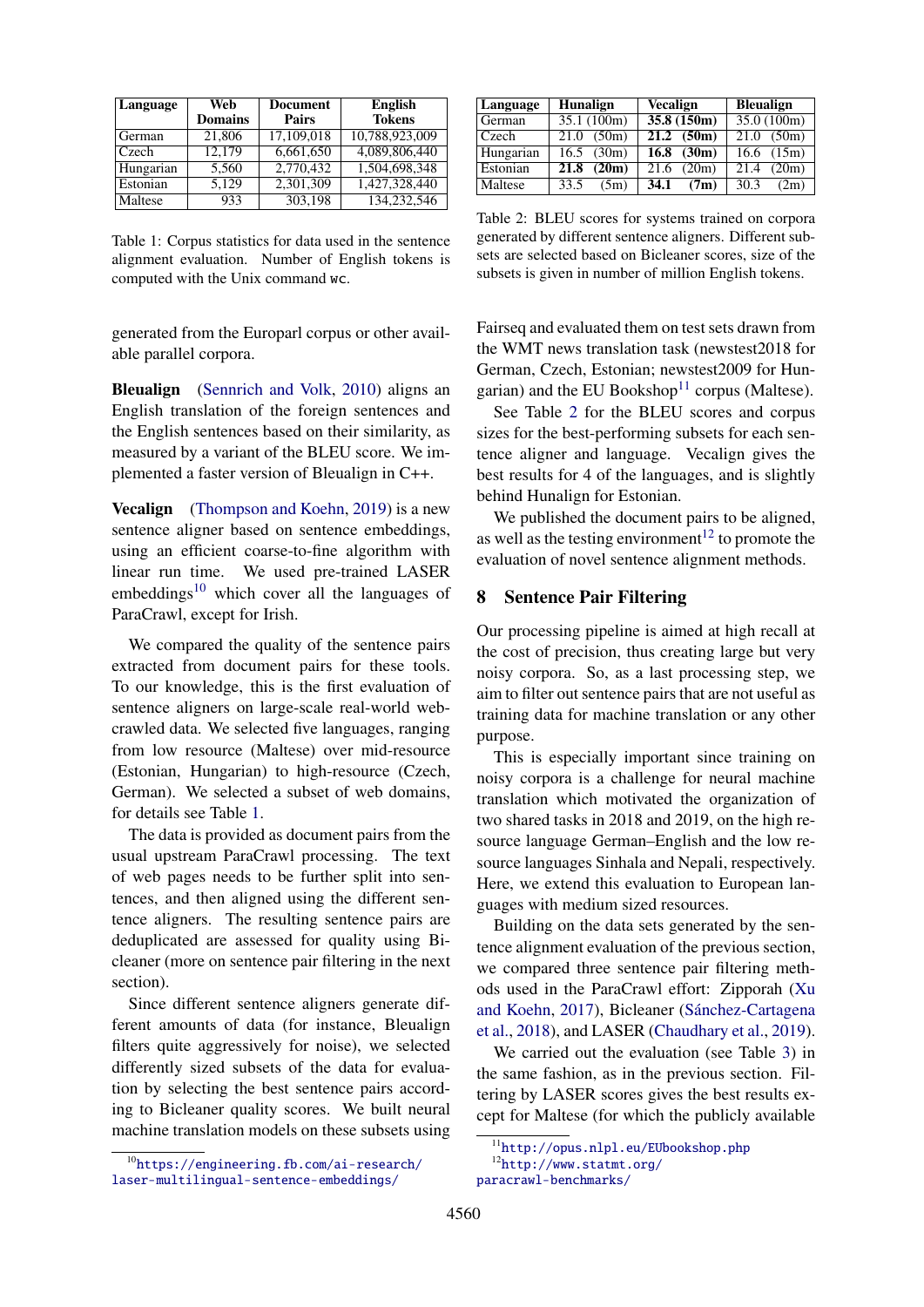<span id="page-6-0"></span>

| <b>Setup</b>                            | <b>Zipporah</b> | <b>Bicleaner</b> | <b>LASER</b>  |  |  |
|-----------------------------------------|-----------------|------------------|---------------|--|--|
| de, Hunalign                            | 34.4 (100m)     | 35.1 (100m)      | 36.0(100m)    |  |  |
| de, Vecalign                            | 34.6 (100m)     | 35.8 (100m)      | (50m)<br>36.3 |  |  |
| $\overline{\text{cs}, \text{Hunalign}}$ | (15m)           | 21.0             | 22.2          |  |  |
|                                         | 19.1            | (50m)            | (30m)         |  |  |
| cs, Vecalign                            | (30m)           | 21.2             | 22.2          |  |  |
|                                         | 21.4            | (50m)            | (30m)         |  |  |
| hu, Hunalign                            | 16.2            | (30m)            | 17.2          |  |  |
|                                         | (10m)           | 16.5             | (10m)         |  |  |
| hu, Vecalign                            | 16.9            | 16.8             | (15m)         |  |  |
|                                         | (15m)           | (30m)            | 17.2          |  |  |
| et, Hunalign                            | (15m)           | 21.8             | (15m)         |  |  |
|                                         | 21.2            | (20m)            | 22.1          |  |  |
| et, Vecalign                            | 21.3            | 21.6             | 22.9          |  |  |
|                                         | (20m)           | (20m)            | (20m)         |  |  |
| mt, Hunalign                            | 32.8            | 33.5             | 32.6          |  |  |
|                                         | (5m)            | (7m)             | (7m)          |  |  |
| mt, Vecalign                            | 33.8            | 34.1             | 30.2          |  |  |
|                                         | (5m)            | (5m)             | (7m)          |  |  |

Table 3: BLEU scores for systems trained on subsets of the data selected by different sentence pair filtering methods. The size of the subsets in millions of English words is also reported.

LASER model has not been trained). Moreover, in almost all settings, we achieve better results with Bicleaner than Zipporah.

## 9 Released Corpora

Overall, the ParaCrawl corpus release v5.0 con-tains a total of 223 million filtered<sup>[13](#page-6-1)</sup>, unique sentence pairs from around 150k website domains and across 23 EU languages with English (see Table [5\)](#page-7-0). However, the data release is highly imbalanced with 73% of sentence pairs comprising of just five languages: French, German, Spanish, Italian and Portuguese. The average (untokenised) English sentence length (over all languages) is 22.9 words, with some notable anomalies. For example, the low-resourced Irish-English pair (27.6 words) has over 50% of sentence pairs originating from the legal domain, where sentences are longer than usual. Furthermore, we noticed that filtered sentences which had been aligned using Hunalign were significantly shorter than those aligned by Bleualign (26.1 and 20.1 words respectively), although we are unsure of the exact reason for this discrepancy.

Our main motivation for creating the ParaCrawl corpus is to improve the quality of machine translation systems. To test this, we trained neural machine translation models where we added the corpus to existing data sets for language pairs that were tackled in the shared task on news translation at the Conference on Machine Translation (WMT) — which we consider a strong baseline.

<span id="page-6-3"></span>

| Pair  | <b>BLEU</b>     | <b>BLEU</b>            |
|-------|-----------------|------------------------|
|       | WMT             | WMT+ParaCrawl-5        |
| en-cs | 19.0<br>(52m)   | $(52m+5.3m)$<br>19.8   |
| cs-en | (52m)<br>25.0   | $(52m+5.3m)$<br>25.7   |
| en-de | (5.8m)<br>26.2  | $(5.8m + 37m)$<br>27.7 |
| de-en | 31.2<br>(5.8m)  | $(5.8m+37m)$<br>34.0   |
| en-fi | (2.6m)<br>19.9  | $(2.6m+3.0m)$<br>23.3  |
| fi-en | $24.2$ $(2.6m)$ | $(2.6m+3.0m)$<br>29.9  |
| en-ly | (4.5m)<br>12.8  | $16.2$ $(4.5m+1.0m)$   |
| lv-en | (4.5m)<br>16.2  | $20.2$ $(4.5m+1.0m)$   |
| en-ro | (0.6m)<br>26.5  | $(0.6m+2.8m)$<br>28.6  |
| ro-en | (0.6m)<br>30.2  | $(0.6m+2.8m)$<br>35.7  |

Table 4: BLEU scores for machine translation systems trained with WMT data adding ParaCrawl release v5.0 data. All the training and test sets are from WMT17 except for Romanian, taken from WMT16. The systems are transformer base trained with Marian using SentencePiece. Sentences are reported in millions.

We trained Transformer-Base models with Marian using SentencePiece. See Table [4](#page-6-3) for results. For most language pairs, we see gains of several BLEU points (up to 6 BLEU points for English– Romanian). We even see gains for English–Czech, were ParaCrawl is quite a bit smaller than existing data sets (+0.7 BLEU when adding 5.3m sentence pairs to the existing set of 52m sentence pairs).

#### 10 Computational Costs Concerns

Several of the steps involved in producing and evaluating the ParaCrawl corpora are computationally expensive. Even as some of the steps are embarrassingly parallel and amenable processing in a high-performance computing setting, even pre-processing of 100TB of source data to produce candidate documents consumes on the order of 50,000 CPU-hours equivalent to an esti-mated<sup>[15](#page-6-4)</sup> 720kWh of power. Training of a neural network model for translating one of the more resource-rich languages such as German may take a week on a dozen GPUs again consuming about 750kWh. Translating 500 million German sentences to English for evaluation consumed roughly 7MWh. In practice, these computations are not simply performed once, they are performed many times as parameters are changed and different strategies tried.

This energy cost is significant. The Typical Domestic Consumption Values published by

<span id="page-6-1"></span><sup>&</sup>lt;sup>13</sup>Sentence pairs with a Bicleaner score of less than 0.7 were discarded, but remain in the RAW release. <sup>14</sup>sacreBLEU signatures:

<span id="page-6-2"></span>BLEU+case.mixed+lang.\*-\*+numrefs.1+smooth.exp+ tok.13a+version.1.4.2

<span id="page-6-4"></span><sup>&</sup>lt;sup>15</sup>The datasheet of an Intel E5-2695 processor says that it uses 115W of power or about 9.5W/core. This estimate includes a 50% margin for main board power and other overhead.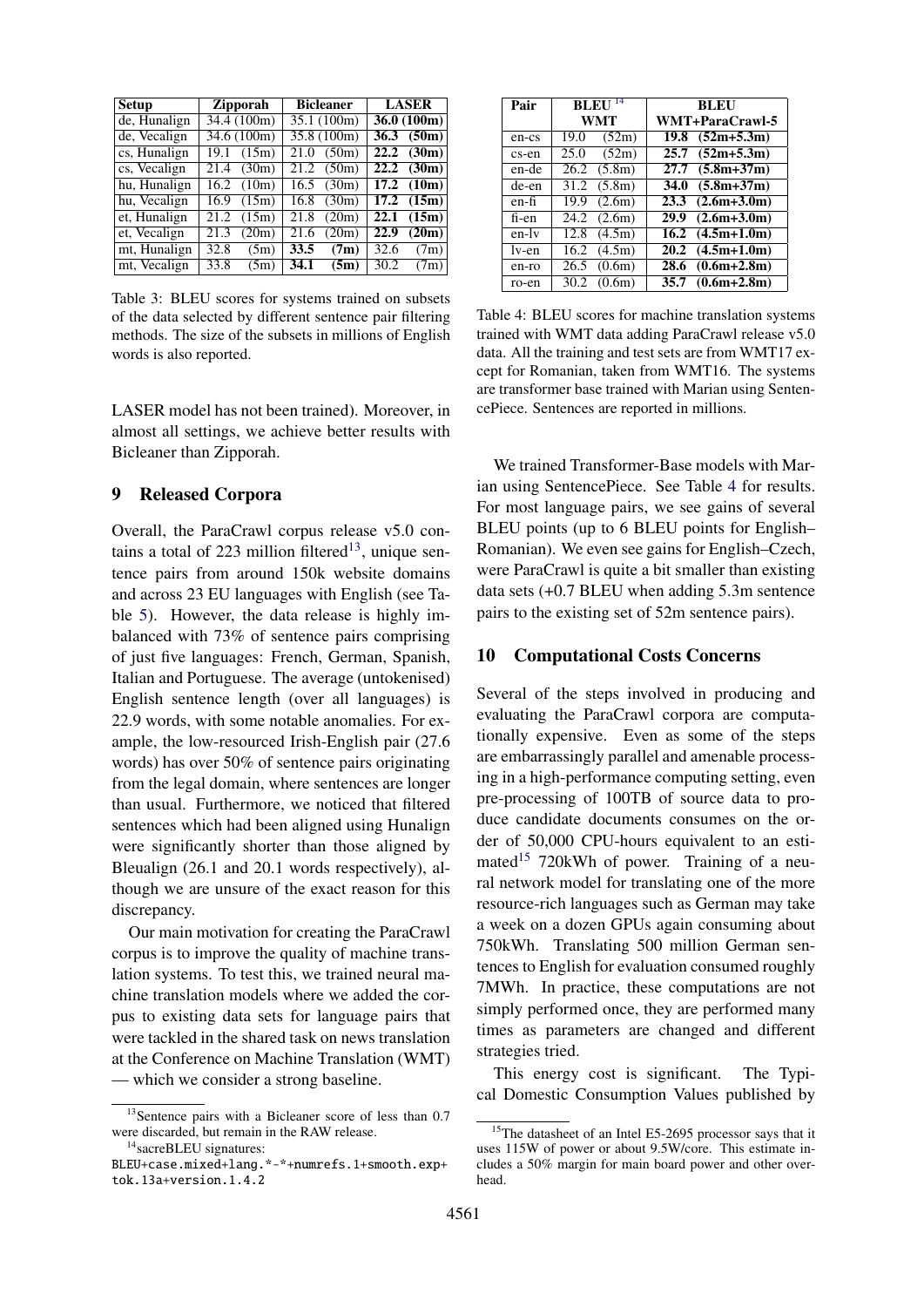<span id="page-7-0"></span>

| <b>Language Pair</b> | <b>Web domains</b> |                                               | <b>Raw Corpus</b>   | <b>Clean Corpus</b>   |                      |  |  |
|----------------------|--------------------|-----------------------------------------------|---------------------|-----------------------|----------------------|--|--|
|                      |                    | <b>Sentence Pairs</b><br><b>English Words</b> |                     | <b>Sentence Pairs</b> | <b>English Words</b> |  |  |
| Bulgarian-English    | 4,762              | 248,555,951                                   | 1,564,051,100       | 2,586,277             | 55,725,444           |  |  |
| Croatian-English     | 8,889              | 273,330,006                                   | 1,738,164,401       | 1,861,590             | 43,464,197           |  |  |
| Czech-English        | 14,335             | 665,535,115                                   | 4,025,512,842       | 5,280,149             | 117,385,158          |  |  |
| Danish-English       | 19,776             | 447,743,455                                   | 3,347,135,236       | 4,606,183             | 106,565,546          |  |  |
| Dutch-English        | 17,887             | 1,101,087,006                                 | 6,792,400,704       | 10,596,717            | 233,087,345          |  |  |
| Estonian-English     | 9,522              | 168,091,382                                   | 915,074,587         | 1,387,869             | 30,858,140           |  |  |
| Finnish-English      | 11,028             | 460, 181, 215                                 | 2,731,068,033       | 3,097,223             | 66,385,933           |  |  |
| French-English       | 48,498             | 4,273,819,421                                 | 24,983,683,983      | 51,316,168            | 1,178,317,233        |  |  |
| German-English       | 67,977             | 5,038,103,659                                 | 27,994,213,177      | 36,936,714            | 929,818,868          |  |  |
| Greek-English        | 11,343             | 640,502,801                                   | 3,768,712,672       | 3,830,643             | 88,669,279           |  |  |
| Hungarian-English    | 9,522              | 461,181,772                                   | 3,208,285,083       | 4,187,051             | 104,292,635          |  |  |
| Irish-English        | 1,283              | 64,628,733                                    | 667,211,260         | 782,769               | 21,909,039           |  |  |
| Italian-English      | 31,518             | 2,251,771,798                                 | 13,150,606,108      | 22,100,078            | 533,512,632          |  |  |
| Latvian-English      | 3,557              | 176,113,669                                   | 1,069,218,155       | 1,019,003             | 23,656,140           |  |  |
| Lithuanian-English   | 4,678              | 198, 101, 611                                 | 963, 384, 230       | 1,270,933             | 27,214,054           |  |  |
| Maltese-English      | 672                | 3,693,930                                     | 38,492,028          | 177,244               | 4,252,814            |  |  |
| Polish-English       | 13,357             | 723,052,912                                   | 4,123,972,411       | 6,382,371             | 145,802,939          |  |  |
| Portuguese-English   | 18,887             | 1,068,161,866                                 | 6,537,298,891       | 13,860,663            | 299,634,135          |  |  |
| Romanian-English     | 9,335              | 510,209,923                                   | 3,034,045,929       | 2,870,687             | 62,189,306           |  |  |
| Slovak-English       | 7,980              | 269,067,288                                   | 1,416,750,646       | 2,365,339             | 45,636,383           |  |  |
| Slovenian-English    | 5,016              | 175,682,959                                   | 1,003,867,134       | 1,406,645             | 31,855,427           |  |  |
| Spanish-English      | 36,211             | 2,674,900,280                                 | 16,598,620,402      | 38,971,348            | 897,891,704          |  |  |
| Swedish-English      | 13,616             | 620,338,561                                   | 3,496,650,816       | 6,079,175             | 138,264,978          |  |  |
| Russian-English      | 14,035             | 1,078,819,759                                 |                     | 12,061,155            | 157,061,045          |  |  |
| Dutch-French         | 7.700              | 38.164.560                                    | Dutch: 770,141,393  | 2,687,331             | Dutch: 60.504.313    |  |  |
|                      |                    |                                               | French: 817,973,481 |                       | French: 64,650,034   |  |  |
| Polish-German        | 5,549              | 11,060,105                                    | Polish: 202,765,359 | 916,522               | Polish: 18,883,576   |  |  |
|                      |                    |                                               | German: 198,442,547 |                       | German: 20,271,637   |  |  |

Table 5: Size of corpus release 5. The corpus is released in two versions: **Raw** is very noisy data before the sentence pair filtering step. Clean has been proven to be useful for training machine translation systems. We release the raw corpus to allow use of other filtering methods, or different thresholds for quality cutoffs.

Ofgem<sup>[16](#page-7-1)</sup>, the UK energy regulator, say that a highconsuming household with electric heating is expected to consume 7.1MWh/year. Does an increase of one or two BLEU points justify this cost? For ParaCrawl, we argue that yes, it does, because we are producing an enabling data set whose cost will, we hope, be amortised across many future experiments.

But there is a more general point to be made here: it is not currently the practice in the machine translation community to publish figures about the cost involved in achieving an increase in performance as measured with the standard metrics. It is not straightforward to evaluate when or if we, as a community, have reached a point of diminishing returns where small changes to a family of methods consume an ever-increasing amount of resources yielding only marginal improvements. We therefore suggest adopting a practice of disclosing energy use for experiments in machine translation alongside BLEU scores to make the cost-benefit trade-off explicit.

## 11 Conclusions

We released the largest publicly available parallel corpora for many language pairs and demonstrated their benefit to train machine translation systems. Going beyond providing data, the goals of this project include the creation of publicly available infrastructure to explore new research directions on parallel corpus mining by releasing open source code for the entire pipeline and public benchmarks for individual processing steps.

Each of the processing steps we describe here still have great potential for improvement, and we hope that our work contributes to the development of novel methods both in terms of better processing of raw parallel data sources, but also increasing the robustness of neural machine translation training when faced with noisy data.

We are especially interested in further extending this work into low resource languages where resources tend to be noisier and underlying models to support data mining less reliable.

<span id="page-7-1"></span><sup>16</sup>[https://www.ofgem.gov.uk/electricity/](https://www.ofgem.gov.uk/electricity/retail-market/monitoring-data-and-statistics/typical-domestic-consumption-values) [retail-market/monitoring-data-and-statistics/](https://www.ofgem.gov.uk/electricity/retail-market/monitoring-data-and-statistics/typical-domestic-consumption-values) [typical-domestic-consumption-values](https://www.ofgem.gov.uk/electricity/retail-market/monitoring-data-and-statistics/typical-domestic-consumption-values)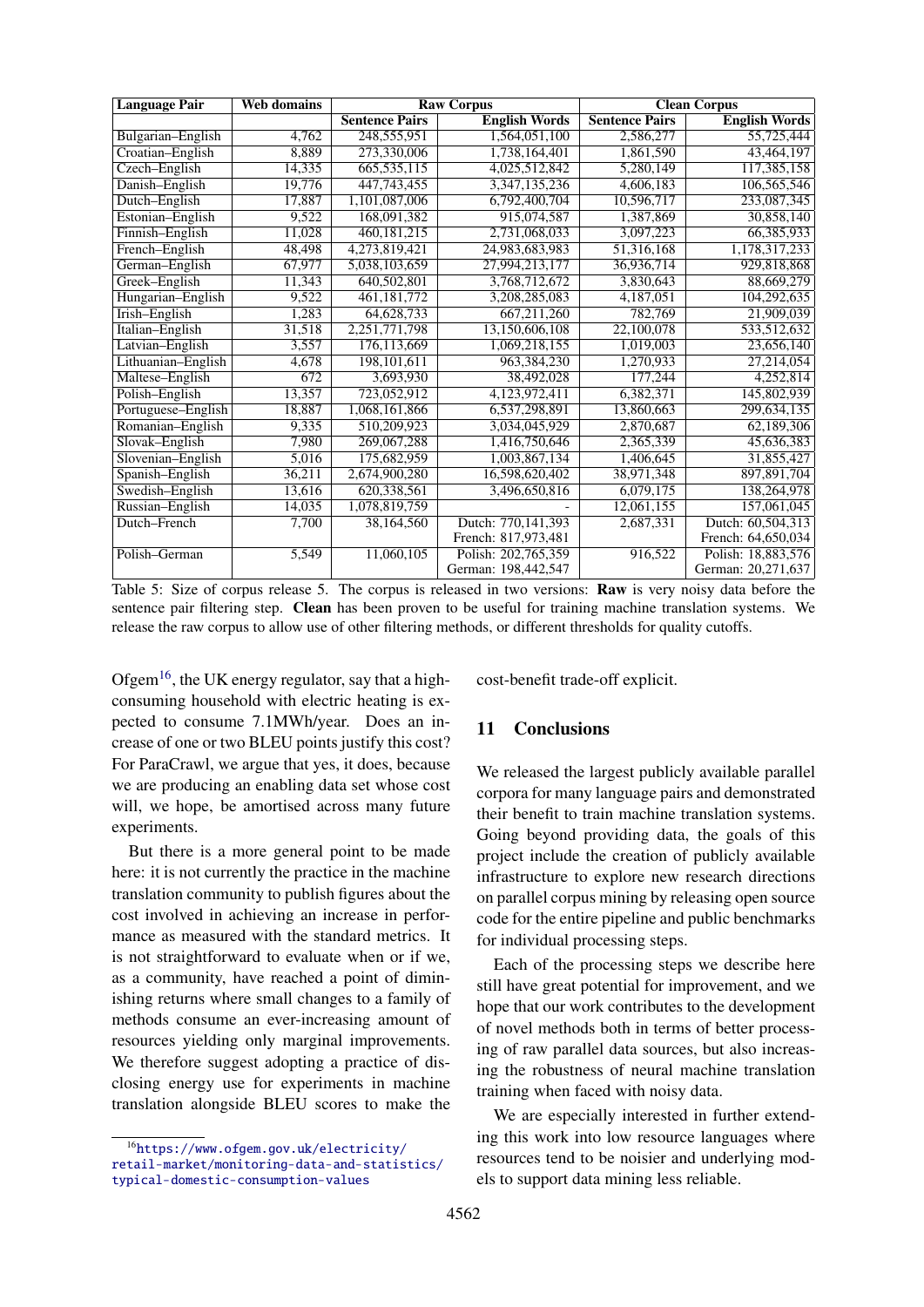## Acknowledgement

This work has been supported in part by three projects funded by the Connecting Europe Facility of the European Union (paracrawl.eu), two Google Faculty Research Awards to Philipp Koehn, a Mozilla research grant to Kenneth Heafield, and a donation from eBay to Kenneth Heafield. Hosting is provided by the AWS Public Dataset Program. This work was performed using resources provided by the Cambridge Service for Data Driven Discovery (CSD3) operated by the University of Cambridge Research Computing Service (http://www.csd3.cam.ac.uk/), provided by Dell EMC and Intel using Tier-2 funding from the Engineering and Physical Sciences Research Council (capital grant EP/P020259/1), and DiRAC funding from the Science and Technology Facilities Council (www.dirac.ac.uk). This paper is the authors' opinion and not necessarily that of the funders.

## References

- <span id="page-8-12"></span>Alexandra Antonova and Alexey Misyurev. 2011. [Building a web-based parallel corpus and filtering](http://www.aclweb.org/anthology/W11-1218) [out machine-translated text.](http://www.aclweb.org/anthology/W11-1218) In *Proceedings of the 4th Workshop on Building and Using Comparable Corpora: Comparable Corpora and the Web*, pages 136–144, Portland, Oregon. Association for Computational Linguistics.
- <span id="page-8-13"></span>Mikel Artetxe and Holger Schwenk. 2018. [Margin](http://arxiv.org/abs/1811.01136)[based parallel corpus mining with multilingual sen](http://arxiv.org/abs/1811.01136)[tence embeddings.](http://arxiv.org/abs/1811.01136) *CoRR*, abs/1811.01136.
- <span id="page-8-0"></span>Colin Bannard and Chris Callison-Burch. 2005. [Para](https://doi.org/10.3115/1219840.1219914)[phrasing with bilingual parallel corpora.](https://doi.org/10.3115/1219840.1219914) In *Proceedings of the 43rd Annual Meeting of the Association for Computational Linguistics (ACL'05)*, pages 597–604, Ann Arbor, Michigan. Association for Computational Linguistics.
- <span id="page-8-10"></span>Gabriel Bernier-Colborne and Chi-kiu Lo. 2019. NRC parallel corpus filtering system for WMT 2019. In *Proceedings of the Fourth Conference on Machine Translation (WMT)*.
- <span id="page-8-4"></span>Ondřej Bojar, Ondřej Dušek, Tom Kocmi, Jindřich Libovický, Michal Novák, Martin Popel, Roman Sudarikov, and Dušan Variš. 2016. CzEng 1.6: Enlarged Czech-English Parallel Corpus with Processing Tools Dockered. In *Text, Speech, and Dialogue: 19th International Conference, TSD 2016*, number 9924 in Lecture Notes in Computer Science, pages 231–238, Cham / Heidelberg / New York / Dordrecht / London. Masaryk University, Springer International Publishing.
- <span id="page-8-2"></span>Ondřej Bojar, Adam Liška, and Zdeněk Žabokrtský. 2010. [Evaluating utility of data sources in a large](http://www.lrec-conf.org/proceedings/lrec2010/pdf/642_Paper.pdf) [parallel Czech-English corpus CzEng 0.9.](http://www.lrec-conf.org/proceedings/lrec2010/pdf/642_Paper.pdf) In *Proceedings of LREC2010*.
- <span id="page-8-3"></span>Ondřej Bojar, Zdeněk Žabokrtský, Ondřej Dušek, Petra Galuščáková, Martin Majliš, David Mareček, Jiří Maršík, Michal Novák, Martin Popel, and Aleš Tamchyna. 2012. [The Joy of Parallelism with CzEng](http://www.mt-archive.info/LREC-2012-Bojar.pdf) [1.0.](http://www.mt-archive.info/LREC-2012-Bojar.pdf) In *Proceedings of LREC2012*, Istanbul, Turkey. ELRA, European Language Resources Association.
- <span id="page-8-8"></span>Peter F. Brown, Jennifer C. Lai, and Robert L. Mercer. 1991. [Aligning sentences in parallel corpora.](https://doi.org/10.3115/981344.981366) In *Proceedings of the 29th Annual Meeting on Association for Computational Linguistics*, ACL '91, pages 169–176, Stroudsburg, PA, USA. Association for Computational Linguistics.
- <span id="page-8-14"></span>Christian Buck, Kenneth Heafield, and Bas van Ooyen. 2014. [N-gram counts and language models from the](https://kheafield.com/papers/stanford/crawl_paper.pdf) [common crawl.](https://kheafield.com/papers/stanford/crawl_paper.pdf) In *Proceedings of the Language Resources and Evaluation Conference (LREC)*, Reykjavík, Iceland.
- <span id="page-8-6"></span>Christian Buck and Philipp Koehn. 2016a. [Findings of](http://www.aclweb.org/anthology/W/W16/W16-2347) [the wmt 2016 bilingual document alignment shared](http://www.aclweb.org/anthology/W/W16/W16-2347) [task.](http://www.aclweb.org/anthology/W/W16/W16-2347) In *Proceedings of the First Conference on Machine Translation*, pages 554–563, Berlin, Germany. Association for Computational Linguistics.
- <span id="page-8-15"></span>Christian Buck and Philipp Koehn. 2016b. [Quick and](http://www.aclweb.org/anthology/W/W16/W16-2365) [reliable document alignment via tf/idf-weighted co](http://www.aclweb.org/anthology/W/W16/W16-2365)[sine distance.](http://www.aclweb.org/anthology/W/W16/W16-2365) In *Proceedings of the First Conference on Machine Translation*, pages 672–678, Berlin, Germany. Association for Computational Linguistics.
- <span id="page-8-1"></span>M. Cettolo, C. Girardi, and M. Federico. 2012. [WIT3:](http://www.mt-archive.info/EAMT-2012-Cettolo) [Web inventory of transcribed and translated talks.](http://www.mt-archive.info/EAMT-2012-Cettolo) In *Proceedings of th 16th International Conference of the European Association for Machine Translation (EAMT)*, pages 261–268.
- <span id="page-8-9"></span>Vishrav Chaudhary, Yuqing Tang, Francisco Guzmán, Holger Schwenk, and Philipp Koehn. 2019. Lowresource corpus filtering using multilingual sentence embeddings. In *Proceedings of the Fourth Conference on Machine Translation (WMT)*.
- <span id="page-8-5"></span>Aswarth Abhilash Dara and Yiu-Chang Lin. 2016. Yoda system for wmt16 shared task: Bilingual document alignment. In *Proceedings of the First Conference on Machine Translation*.
- <span id="page-8-11"></span>Grant Erdmann and Jeremy Gwinnup. 2019. Quality and coverage: The afrl submission to the wmt19 parallel corpus filtering for low-resource conditions task. In *Proceedings of the Fourth Conference on Machine Translation (WMT)*.
- <span id="page-8-7"></span>Miquel Espla-Gomis, Mikel Forcada, Sergio Ortiz Ro- ` jas, and Jorge Ferrández-Tordera. 2016. [Bitextor's](http://www.aclweb.org/anthology/W/W16/W16-2367) [participation in wmt'16: shared task on document](http://www.aclweb.org/anthology/W/W16/W16-2367) [alignment.](http://www.aclweb.org/anthology/W/W16/W16-2367) In *Proceedings of the First Conference on Machine Translation*, pages 685–691, Berlin,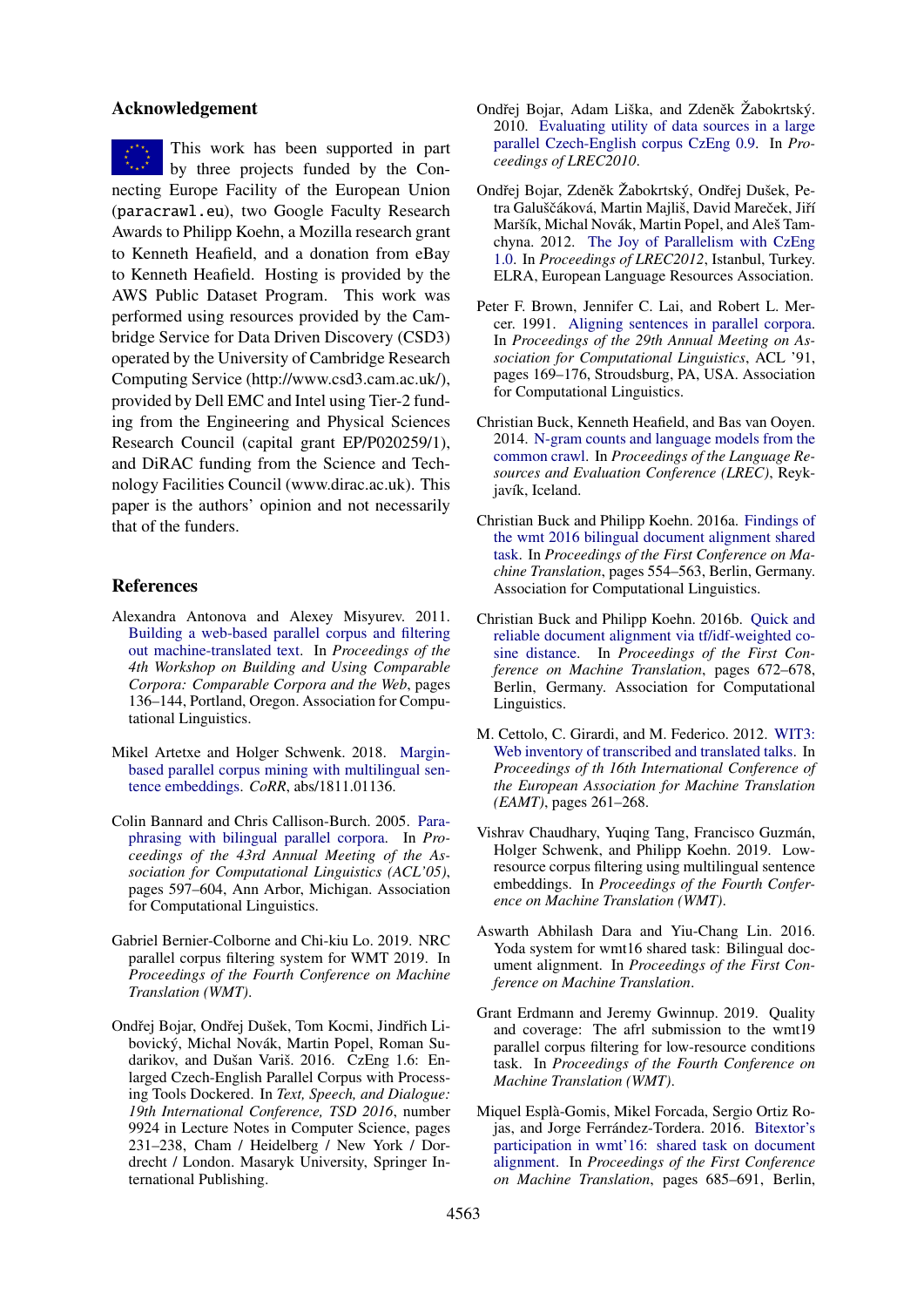Germany. Association for Computational Linguistics.

- <span id="page-9-3"></span>Ken'ichi Fukushima, Kenjiro Taura, and Takashi Chikayama. 2006. [A fast and accurate method for](http://www.aclweb.org/anthology/W/W06/W06-1008) [detecting English-Japanese parallel texts.](http://www.aclweb.org/anthology/W/W06/W06-1008) In *Proceedings of the Workshop on Multilingual Language Resources and Interoperability*, pages 60–67, Sydney, Australia. Association for Computational Linguistics.
- <span id="page-9-11"></span>William A Gale and Kenneth W Church. 1993. [A](https://www.aclweb.org/anthology/J93-1004) [program for aligning sentences in bilingual corpora.](https://www.aclweb.org/anthology/J93-1004) *Computational linguistics*, 19(1):75–102.
- <span id="page-9-8"></span>Ulrich Germann. 2016. [Bilingual document alignment](http://www.aclweb.org/anthology/W/W16/W16-2368) [with latent semantic indexing.](http://www.aclweb.org/anthology/W/W16/W16-2368) In *Proceedings of the First Conference on Machine Translation*, pages 692–696, Berlin, Germany. Association for Computational Linguistics.
- <span id="page-9-12"></span>Luís Gomes and Gabriel Pereira Lopes. 2016. [First](https://www.aclweb.org/anthology/L16-1354) [steps towards coverage-based sentence alignment.](https://www.aclweb.org/anthology/L16-1354) In *Proceedings of the Tenth International Conference on Language Resources and Evaluation (LREC* 2016), pages 2228–2231, Portorož, Slovenia. European Language Resources Association (ELRA).
- <span id="page-9-18"></span>Jesús González-Rubio. 2019. Webinterpret submission to the wmt2019 shared task on parallel corpus filtering. In *Proceedings of the Fourth Conference on Machine Translation (WMT)*.
- <span id="page-9-19"></span>Mandy Guo, Qinlan Shen, Yinfei Yang, Heming Ge, Daniel Cer, Gustavo Hernand ez Abrego, Keith Stevens, Noah Constant, Yun-hsuan Sung, Brian Strope, and Ray Kurzweil. 2018. [Effective parallel](https://www.aclweb.org/anthology/W18-6317) [corpus mining using bilingual sentence embeddings.](https://www.aclweb.org/anthology/W18-6317) In *Proceedings of the Third Conference on Machine Translation: Research Papers*, pages 165–176, Belgium, Brussels. Association for Computational Linguistics.
- <span id="page-9-10"></span>Mandy Guo, Yinfei Yang, Keith Stevens, Daniel Cer, Heming Ge, Yun-hsuan Sung, Brian Strope, and Ray Kurzweil. 2019. [Hierarchical document encoder for](http://www.aclweb.org/anthology/W19-5207) [parallel corpus mining.](http://www.aclweb.org/anthology/W19-5207) In *Proceedings of the Fourth Conference on Machine Translation*, pages 64–72, Florence, Italy. Association for Computational Linguistics.
- <span id="page-9-0"></span>J. Edward Hu, Rachel Rudinger, Matt Post, and Benjamin Van Durme. 2019. Parabank: Monolingual bitext generation and sentential paraphrasing via lexically-constrained neural machine translation. In *Thirty-Third AAAI Conference on Artificial Intelligence (AAAI-19)*.
- <span id="page-9-20"></span>International Organization for Standardization ISO. 2009. ISO 28500:2009 information and documentation-WARC file format.
- <span id="page-9-17"></span>Marcin Junczys-Dowmunt. 2018. Dual conditional cross-entropy filtering of noisy parallel corpora. In *Proceedings of the Third Conference on Machine Translation*, Belgium, Brussels. Association for Computational Linguistics.
- <span id="page-9-6"></span>Heiki-Jaan Kaalep and Kaarel Veskis. 2007. [Compar](http://www.cl.ut.ee/yllitised/summit2007.pdf)[ing parallel corpora and evaluating their quality.](http://www.cl.ut.ee/yllitised/summit2007.pdf) In *Proceedings of the MT Summit XI*.
- <span id="page-9-13"></span>Huda Khayrallah and Philipp Koehn. 2018. [On the](http://aclweb.org/anthology/W18-2709) [impact of various types of noise on neural machine](http://aclweb.org/anthology/W18-2709) [translation.](http://aclweb.org/anthology/W18-2709) In *Proceedings of the 2nd Workshop on Neural Machine Translation and Generation*, pages 74–83. Association for Computational Linguistics.
- <span id="page-9-1"></span>Philipp Koehn. 2005. [Europarl: A parallel corpus for](http://mt-archive.info/MTS-2005-Koehn.pdf) [statistical machine translation.](http://mt-archive.info/MTS-2005-Koehn.pdf) In *Proceedings of the Tenth Machine Translation Summit (MT Summit X)*, Phuket, Thailand.
- <span id="page-9-15"></span>Philipp Koehn, Francisco Guzmán, Vishrav Chaudhary, and Juan Pino. 2019. [Findings of the WMT](https://doi.org/10.18653/v1/W19-5404) [2019 shared task on parallel corpus filtering for](https://doi.org/10.18653/v1/W19-5404) [low-resource conditions.](https://doi.org/10.18653/v1/W19-5404) In *Proceedings of the Fourth Conference on Machine Translation (Volume 3: Shared Task Papers, Day 2)*, pages 54–72, Florence, Italy. Association for Computational Linguistics.
- <span id="page-9-14"></span>Philipp Koehn, Huda Khayrallah, Kenneth Heafield, and Mikel L. Forcada. 2018. [Findings of the wmt](https://www.aclweb.org/anthology/W18-6453) [2018 shared task on parallel corpus filtering.](https://www.aclweb.org/anthology/W18-6453) In *Proceedings of the Third Conference on Machine Translation: Shared Task Papers*, pages 726–739, Belgium, Brussels. Association for Computational Linguistics.
- <span id="page-9-16"></span>Murathan Kurfalı and Robert Östling. 2019. Noisy parallel corpus filtering through projected word embeddings. In *Proceedings of the Fourth Conference on Machine Translation (WMT)*.
- <span id="page-9-7"></span>Thanh Le, Hoa Trong Vu, Jonathan Oberländer, and Ondřej Bojar. 2016. [Using term position similar](http://www.aclweb.org/anthology/W/W16/W16-2371)[ity and language modeling for bilingual document](http://www.aclweb.org/anthology/W/W16/W16-2371) [alignment.](http://www.aclweb.org/anthology/W/W16/W16-2371) In *Proceedings of the First Conference on Machine Translation*, pages 710–716, Berlin, Germany. Association for Computational Linguistics.
- <span id="page-9-5"></span>Bo Li and Juan Liu. 2008. [Mining Chinese-English](http://www.newdesign.aclweb.org/anthology-new/I/I08/I08-2120.pdf) [parallel corpora from the web.](http://www.newdesign.aclweb.org/anthology-new/I/I08/I08-2120.pdf) In *Proceedings of the 3rd International Joint Conference on Natural Language Processing (IJCNLP)*.
- <span id="page-9-2"></span>Pierre Lison and Jörg Tiedemann. 2016. [Extracting](http://www.lrec-conf.org/proceedings/lrec2016/pdf/947_Paper.pdf) [large parallel corpora from movie and TV subti](http://www.lrec-conf.org/proceedings/lrec2016/pdf/947_Paper.pdf)[tles.](http://www.lrec-conf.org/proceedings/lrec2016/pdf/947_Paper.pdf) In *Proceedings of the Language Resources and Evaluation Conference (LREC)*.
- <span id="page-9-9"></span>Pintu Lohar, Haithem Afli, Chao-Hong Liu, and Andy Way. 2016. [The adapt bilingual document align](http://www.aclweb.org/anthology/W/W16/W16-2372)[ment system at wmt16.](http://www.aclweb.org/anthology/W/W16/W16-2372) In *Proceedings of the First Conference on Machine Translation*, pages 717– 723, Berlin, Germany. Association for Computational Linguistics.
- <span id="page-9-4"></span>Lieve Macken, Julia Trushkina, and Lidia Rura. 2007. [Dutch parallel corpus: MT corpus and translator's](http://www.mt-archive.info/MTS-2007-Macken.pdf) [aid.](http://www.mt-archive.info/MTS-2007-Macken.pdf) In *Proceedings of the MT Summit XI*.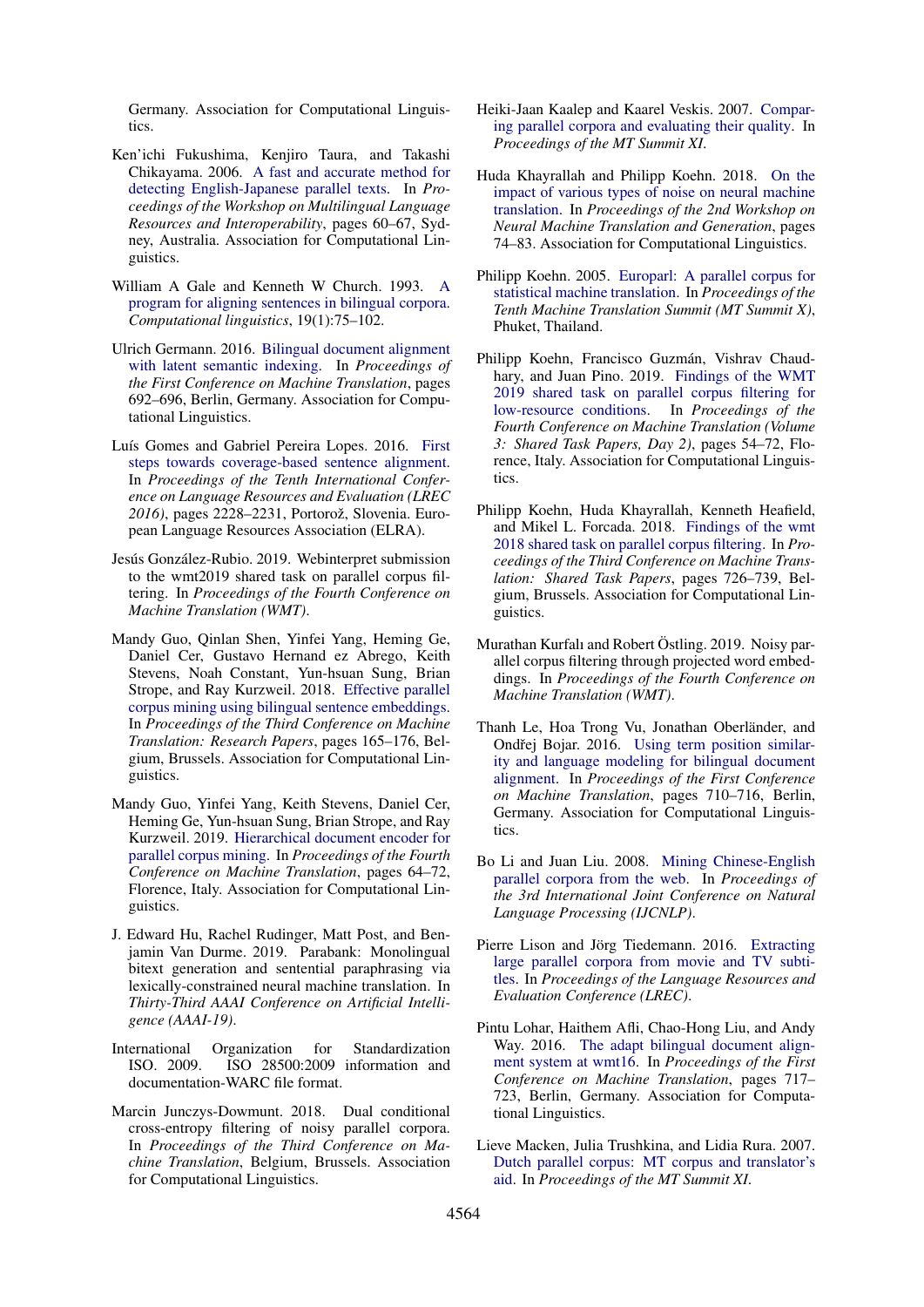- <span id="page-10-6"></span>Joel Martin, Howard Johnson, Benoit Farley, and Anna Maclachlan. 2003. [Aligning and using an English-](http://acl.ldc.upenn.edu/W/W03/W03-0320.pdf)[Inuktitut parallel corpus.](http://acl.ldc.upenn.edu/W/W03/W03-0320.pdf) In *HLT-NAACL 2003 Workshop: Building and Using Parallel Texts: Data Driven Machine Translation and Beyond*, Edmonton, Alberta, Canada. Association for Computational Linguistics.
- <span id="page-10-12"></span>Robert C Moore. 2002. Fast and accurate sentence alignment of bilingual corpora. In *Conference of the Association for Machine Translation in the Americas*, pages 135–144. Springer.
- <span id="page-10-20"></span>Dragos Stefan Munteanu and Daniel Marcu. 2005. [Im](http://acl.ldc.upenn.edu/J/J05/J05-4003.pdf?origin=publication_detail)[proving machine translation performance by exploit](http://acl.ldc.upenn.edu/J/J05/J05-4003.pdf?origin=publication_detail)[ing non-parallel corpora.](http://acl.ldc.upenn.edu/J/J05/J05-4003.pdf?origin=publication_detail) *Computational Linguistics*, 31(4).
- <span id="page-10-11"></span>Vassilis Papavassiliou, Prokopis Prokopidis, and Stelios Piperidis. 2016. [The ilsp/arc submission to](http://www.aclweb.org/anthology/W/W16/W16-2375) [the wmt 2016 bilingual document alignment shared](http://www.aclweb.org/anthology/W/W16/W16-2375) [task.](http://www.aclweb.org/anthology/W/W16/W16-2375) In *Proceedings of the First Conference on Machine Translation*, pages 733–739, Berlin, Germany. Association for Computational Linguistics.
- <span id="page-10-19"></span>Zuzanna Parcheta, Germán Sanchis-Trilles, and Francisco Casacuberta. 2019. Filtering of noisy parallel corpora based on hypothesis generation. In *Proceedings of the Fourth Conference on Machine Translation (WMT)*.
- <span id="page-10-4"></span>Alexandre Rafalovitch and Robert Dale. 2009. [United](http://www.uncorpora.org/Rafalovitch_Dale_MT_Summit_2009.pdf) [Nations General Assembly resolutions: A six](http://www.uncorpora.org/Rafalovitch_Dale_MT_Summit_2009.pdf)[language parallel corpus.](http://www.uncorpora.org/Rafalovitch_Dale_MT_Summit_2009.pdf) In *Proceedings of the Twelfth Machine Translation Summit (MT Summit XII)*. International Association for Machine Translation.
- <span id="page-10-2"></span>Spencer Rarrick, Chris Quirk, and Will Lewis. 2011. [MT detection in web-scraped parallel corpora.](http://www.mt-archive.info/MTS-2011-Rarrick.pdf) In *Proceedings of the 13th Machine Translation Summit (MT Summit XIII)*, pages 422–430. International Association for Machine Translation.
- <span id="page-10-0"></span>Philip Resnik. 1999. [Mining the web for bilingual text.](http://acl.ldc.upenn.edu/P/P99/P99-1068.pdf) In *Proceedings of the 37th Annual Meeting of the Association of Computational Linguistics (ACL)*.
- <span id="page-10-9"></span>Philip Resnik and Noah A Smith. 2003. The web as a parallel corpus. *Computational Linguistics*, 29(3):349–380.
- <span id="page-10-17"></span>Nick Rossenbach, Jan Rosendahl, Yunsu Kim, Miguel Graça, Aman Gokrani, and Hermann Ney. 2018. The RWTH Aachen University filtering system for the WMT 2018 parallel corpus filtering task. In *Proceedings of the Third Conference on Machine Translation*, Belgium, Brussels. Association for Computational Linguistics.
- <span id="page-10-22"></span>Víctor M. Sánchez-Cartagena, Marta Bañón, Sergio Ortiz Rojas, and Gema Ramírez. 2018. [Promp](https://www.aclweb.org/anthology/W18-6488)[sit's submission to wmt 2018 parallel corpus filter](https://www.aclweb.org/anthology/W18-6488)[ing shared task.](https://www.aclweb.org/anthology/W18-6488) In *Proceedings of the Third Conference on Machine Translation: Shared Task Papers*, pages 955–962, Belgium, Brussels. Association for Computational Linguistics.
- <span id="page-10-21"></span>Holger Schwenk, Vishrav Chaudhary, Shuo Sun, Hongyu Gong, and Francisco Guzmán. 2019. [Wikimatrix: Mining 135m parallel sentences in](http://arxiv.org/abs/1907.05791) [1620 language pairs from wikipedia.](http://arxiv.org/abs/1907.05791) *CoRR*, abs/1907.05791.
- <span id="page-10-18"></span>Sukanta Sen, Asif Ekbal, and Pushpak Bhattacharyya. 2019. Parallel corpus filtering based on fuzzy string matching. In *Proceedings of the Fourth Conference on Machine Translation (WMT)*.
- <span id="page-10-13"></span>Rico Sennrich and Martin Volk. 2010. MT-based sentence alignment for OCR-generated parallel texts. In *The Ninth Conference of the Association for Machine Translation in the Americas (AMTA 2010)*.
- <span id="page-10-14"></span>Rico Sennrich and Martin Volk. 2011. Iterative, MTbased sentence alignment of parallel texts. In *Proceedings of the 18th Nordic Conference of Computational Linguistics (NODALIDA 2011)*, pages 175– 182.
- <span id="page-10-10"></span>Lei Shi, Cheng Niu, Ming Zhou, and Jianfeng Gao. 2006. [A dom tree alignment model for mining paral](http://anthology.aclweb.org/P/P06/P06-1062.pdf)[lel data from the web.](http://anthology.aclweb.org/P/P06/P06-1062.pdf) In *Proceedings of the 21st International Conference on Computational Linguistics and the 44th annual meeting of the Association for Computational Linguistics*, pages 489–496. Association for Computational Linguistics.
- <span id="page-10-16"></span>Felipe Soares and Marta R. Costa-jussà. 2019. Unsupervised corpus filtering and mining. In *Proceedings of the Fourth Conference on Machine Translation (WMT)*.
- <span id="page-10-5"></span>Wolfgang Täger. 2011. [The sentence-aligned european](http://mt-archive.info/EAMT-2011-Tager.pdf) [patent corpus.](http://mt-archive.info/EAMT-2011-Tager.pdf) In *Proceedings of the 15th International Conference of the European Association for Machine Translation (EAMT)*, pages 177–184.
- <span id="page-10-15"></span>Brian Thompson and Philipp Koehn. 2019. Vecalign: Improved sentence alignment in linear time and space. In *Proceedings of the Conference on Empirical Methods in Natural Language Processing (EMNLP)*, Hong Kong. Association for Computational Linguistics.
- <span id="page-10-3"></span>Jörg Tiedemann. 2011. [Bitext Alignment](https://doi.org/10.2200/S00367ED1V01Y201106HLT014). Synthesis Lectures on Human Language Technologies. Morgan & Claypool, San Rafael, CA.
- <span id="page-10-8"></span>Jörg Tiedemann. 2012. [Parallel data, tools and in](http://www.lrec-conf.org/proceedings/lrec2012/pdf/463_Paper.pdf)[terfaces in opus.](http://www.lrec-conf.org/proceedings/lrec2012/pdf/463_Paper.pdf) In *Proceedings of the Eighth International Conference on Language Resources and Evaluation (LREC-2012)*, pages 2214–2218, Istanbul, Turkey. European Language Resources Association (ELRA). ACL Anthology Identifier: L12- 1246.
- <span id="page-10-7"></span>Masao Uchiyama and Hitoshi Isahara. 2007. A Japanese-English patent parallel corpus. In *Proceedings of the MT Summit XI*.
- <span id="page-10-1"></span>Jakob Uszkoreit, Jay Ponte, Ashok Popat, and Moshe Dubiner. 2010. [Large scale parallel document min](http://www.aclweb.org/anthology/C10-1124)[ing for machine translation.](http://www.aclweb.org/anthology/C10-1124) In *Proceedings of the*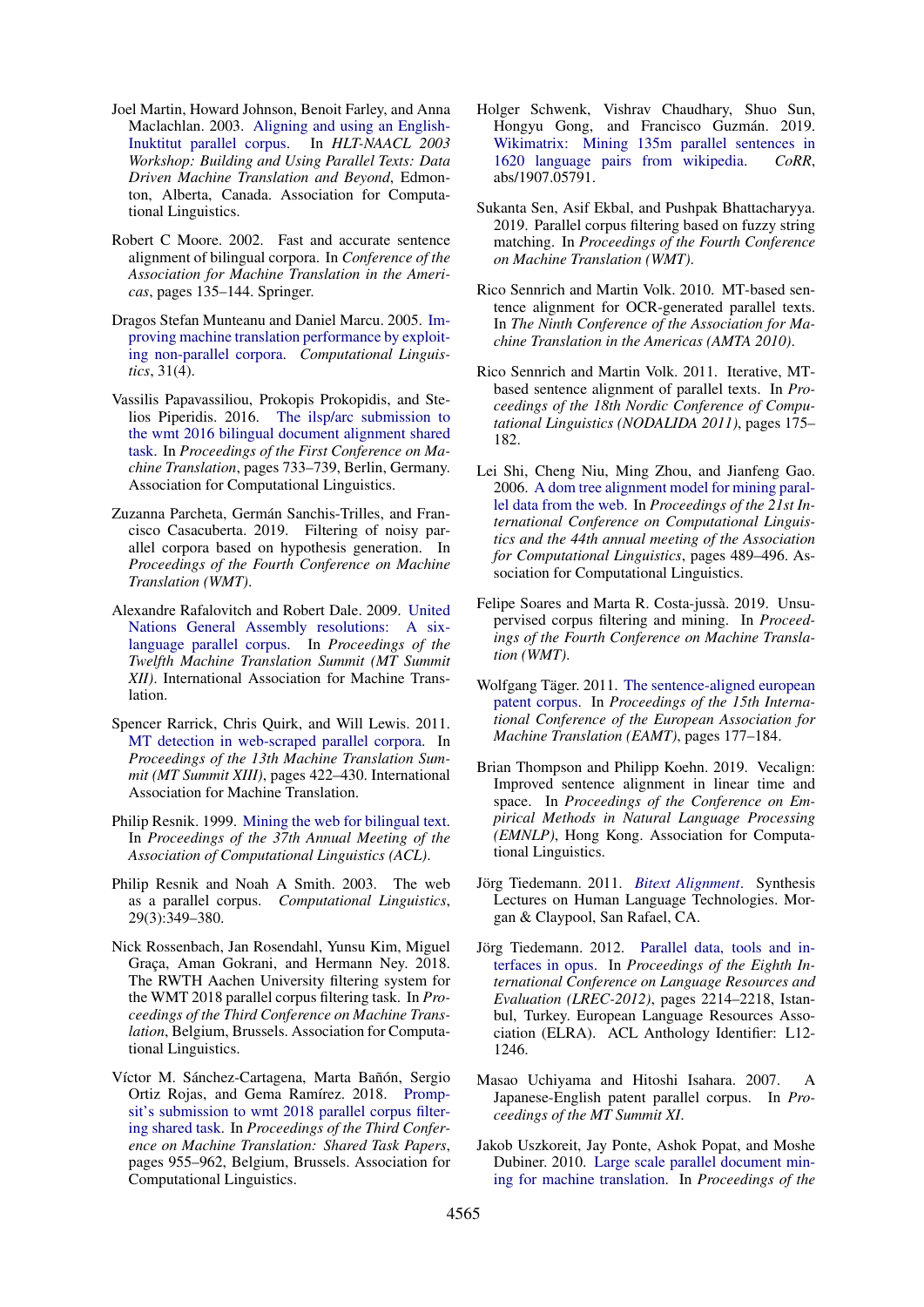*23rd International Conference on Computational Linguistics (Coling 2010)*, pages 1101–1109, Beijing, China. Coling 2010 Organizing Committee.

- <span id="page-11-2"></span>Masao Utiyama and Hitoshi Isahara. 2003. [Reliable](http://www.aclweb.org/anthology/P03-1010.pdf) [measures for aligning Japanese-English news arti](http://www.aclweb.org/anthology/P03-1010.pdf)[cles and sentences.](http://www.aclweb.org/anthology/P03-1010.pdf) In *Proceedings of the 41st Annual Meeting of the Association for Computational Linguistics*, pages 72–79.
- <span id="page-11-3"></span>Dániel Varga, Péter Halaácsy, András Kornai, Voktor Nagy, László Németh, and Viktor Trón. 2005. Parallel corpora for medium density languages. In *Proceedings of the RANLP 2005 Conference*, pages 590–596.
- <span id="page-11-4"></span>Ashish Venugopal, Jakob Uszkoreit, David Talbot, Franz Och, and Juri Ganitkevitch. 2011. [Water](http://www.aclweb.org/anthology/D11-1126)[marking the outputs of structured prediction with](http://www.aclweb.org/anthology/D11-1126) [an application in statistical machine translation.](http://www.aclweb.org/anthology/D11-1126) In *Proceedings of the 2011 Conference on Empirical Methods in Natural Language Processing*, pages 1363–1372, Edinburgh, Scotland, UK. Association for Computational Linguistics.
- <span id="page-11-5"></span>Hainan Xu and Philipp Koehn. 2017. [Zipporah: a fast](http://aclweb.org/anthology/D17-1318) [and scalable data cleaning system for noisy web](http://aclweb.org/anthology/D17-1318)[crawled parallel corpora.](http://aclweb.org/anthology/D17-1318) In *Proceedings of the 2017 Conference on Empirical Methods in Natural Language Processing*, pages 2935–2940. Association for Computational Linguistics.
- <span id="page-11-0"></span>David Yarowsky, Grace Ngai, and Richard Wicentowski. 2001. [Inducing multilingual text analysis](https://www.aclweb.org/anthology/H01-1035) [tools via robust projection across aligned corpora.](https://www.aclweb.org/anthology/H01-1035) In *Proceedings of the First International Conference on Human Language Technology Research*.
- <span id="page-11-1"></span>Michał Ziemski, Marcin Junczys-Dowmunt, and Bruno Pouliquen. 2015. The united nations parallel corpus v1.0. In *International Conference on Language Resources and Evaluation (LREC)*.